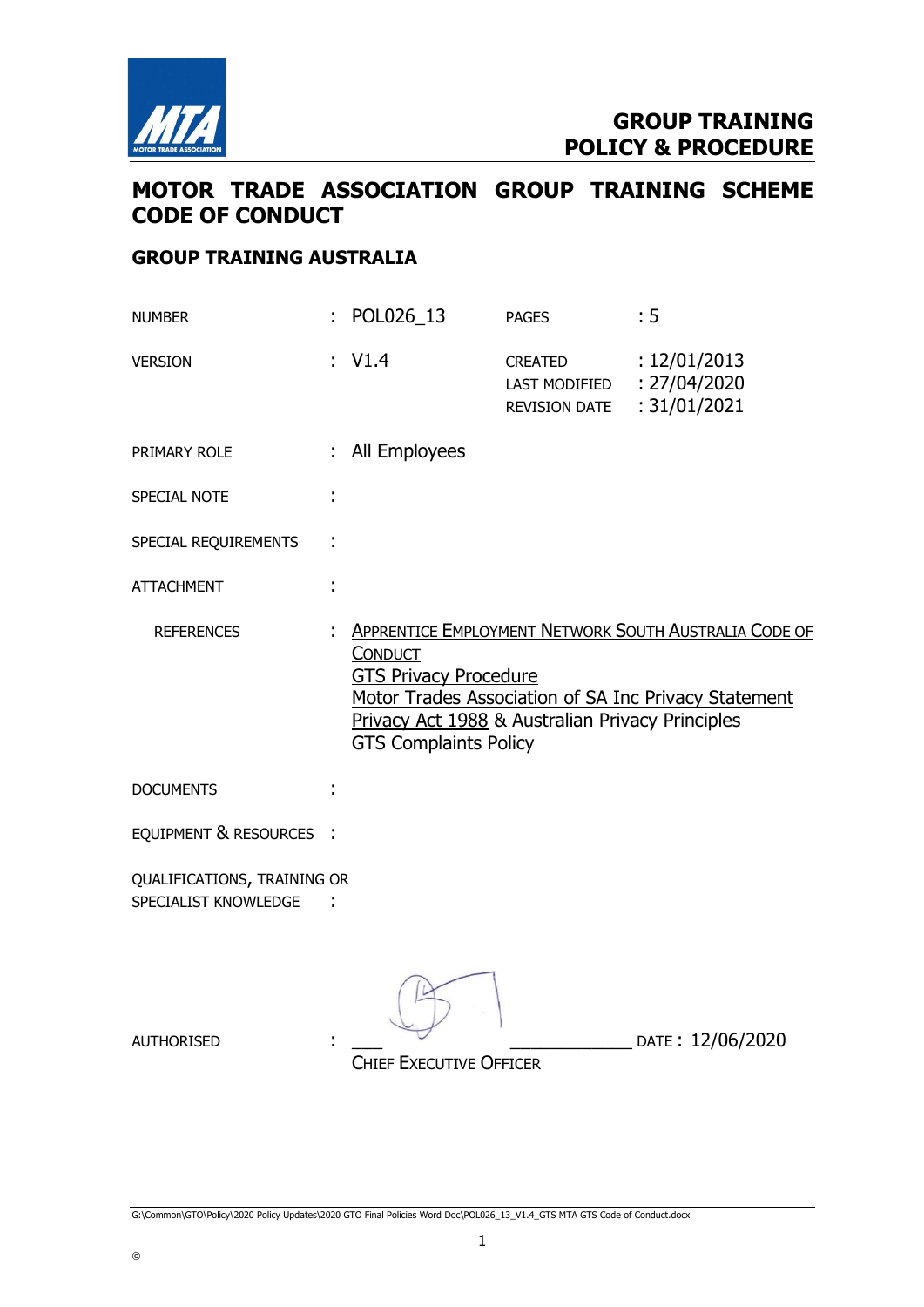

# **GROUP TRAINING POLICY & PROCEDURE**

### **CONTENTS**

G:\Common\GTO\Policy\2020 Policy Updates\2020 GTO Final Policies Word Doc\POL026\_13\_V1.4\_GTS MTA GTS Code of Conduct.docx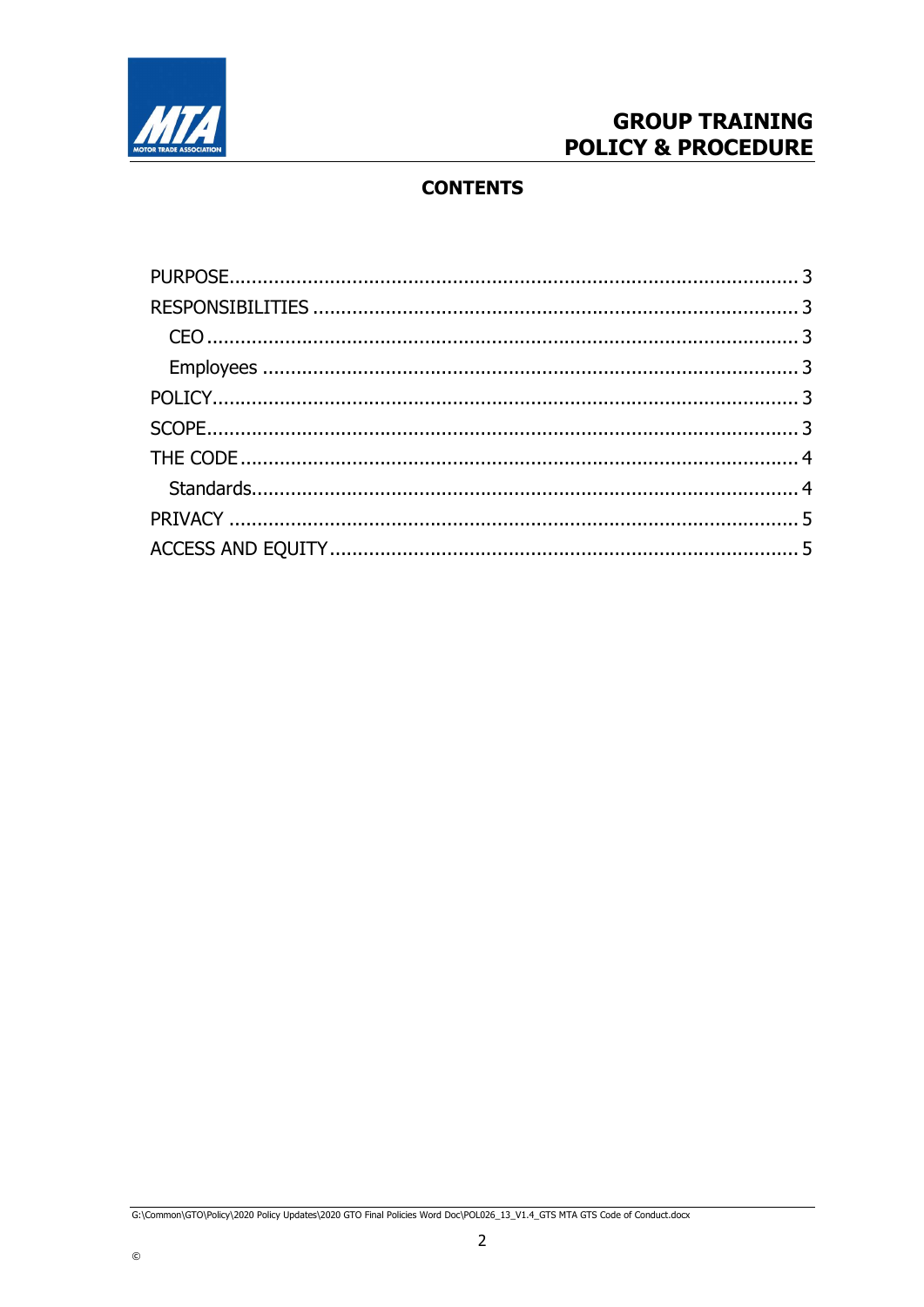

### All and any of the standards listed below either individually or combined constitute the Code of Conduct as a single organisational standard that stands alone

### PURPOSE

It is the purpose of this policy to clearly identify the manner in which the operations and relationships of Motor Trade Association Group Training Scheme (MTA GTS) will be conducted.

### RESPONSIBILITIES

### **CEO**

It is the responsibility of the CEO to ensure:

- that all stakeholders and employees including apprentice/trainees and contractors are informed of the Code of Conduct;
- $\cdot$  that a copy of the Code of Conduct is prominently displayed at MTA GTS premises;
- $\cdot$  that all employees abide by the Code of Conduct.

#### Employees

It is the responsibility of all MTA GTS employees including apprentice/trainees and contractors to ensure that they conduct themselves in a manner that aligns with the Code of Conduct at all times.

### **POLICY**

MTA GTS is a Nationally Accredited Group Training Company and a member of Apprentice Employment Network South Australia (AEN SA).

As a member of AEN SA, MTA GTS will be bound and committed to the AEN SA Code of Conduct.

#### **SCOPE**

©

The Code of Conduct will encompass all dealings and relationships conducted by MTA GTS.

The Code applies to AEN SA or its successor body, its members and staff, and to Group Training Companies, their Managers, Board members and staff.

G:\Common\GTO\Policy\2020 Policy Updates\2020 GTO Final Policies Word Doc\POL026\_13\_V1.4\_GTS MTA GTS Code of Conduct.docx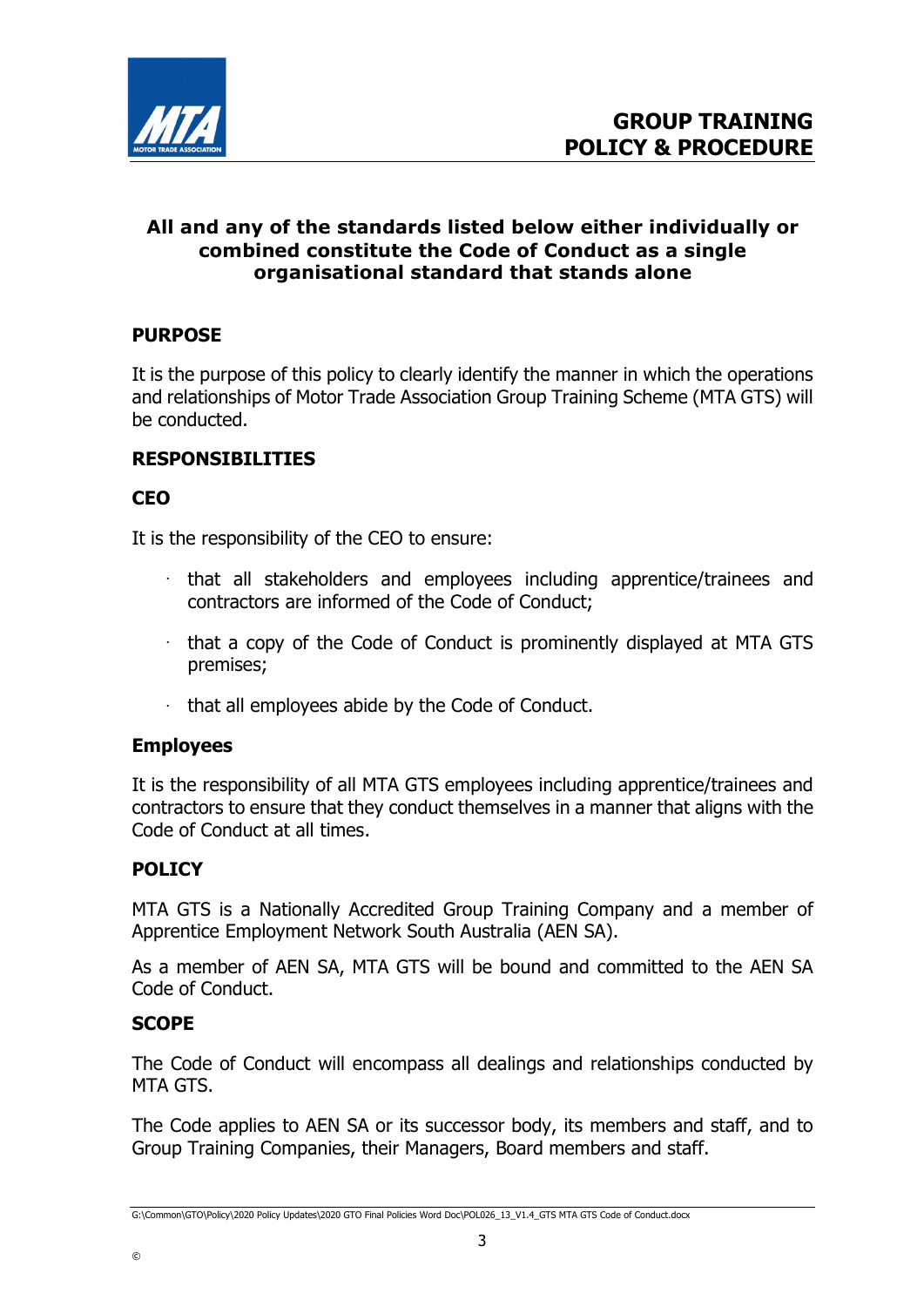

### THE CODE

This code of conduct is based on the principles of truth and honesty.

### **Standards**

The Code sets the standard for Group Training Companies to maintain ethical standards and remain responsive to the industrial development of the Australian community.

Each Group Training Company will:

- At all times discharge allotted and accepted responsibilities with integrity and observe the standards prescribed by the AEN SA in accordance with good management practice;
- Establish policies, pursue objectives and fulfill obligations in a manner consistent with the code;
- Strive to promote, implement and monitor the training programs relevant to industry and the community;
- Implement relevant policy objectives as determined by the Association;
- Observe the conduct and management practices contained in the code;
- Work with other member companies of AEN SA in a spirit of mutual support and co-operation;
- Conduct themselves in such a manner as will not damage the business operation nor injure the standing and reputation of AEN SA and its member companies;
- Refer to the Association all matters that have the potential to impact on other member companies.

Managers will recognise the interests of the community and act accordingly:

- Participating in community activities, utilising available professional skills;
- Making every endeavour to conserve the environment, having regard to the rights of future generations;
- Preserving and, wherever possible, improving the quality of life within the company's sphere of influence;
- Promoting the development of further understanding in society of the role of Group Training Companies and their place in the business community;
- Encouraging community acceptance of entry level training as a viable career option, for disadvantaged groups, including women;
- Excluding all corrupt practices.

©

#### AEN SA, through its member Group Training Companies, is committed to:

G:\Common\GTO\Policy\2020 Policy Updates\2020 GTO Final Policies Word Doc\POL026\_13\_V1.4\_GTS MTA GTS Code of Conduct.docx